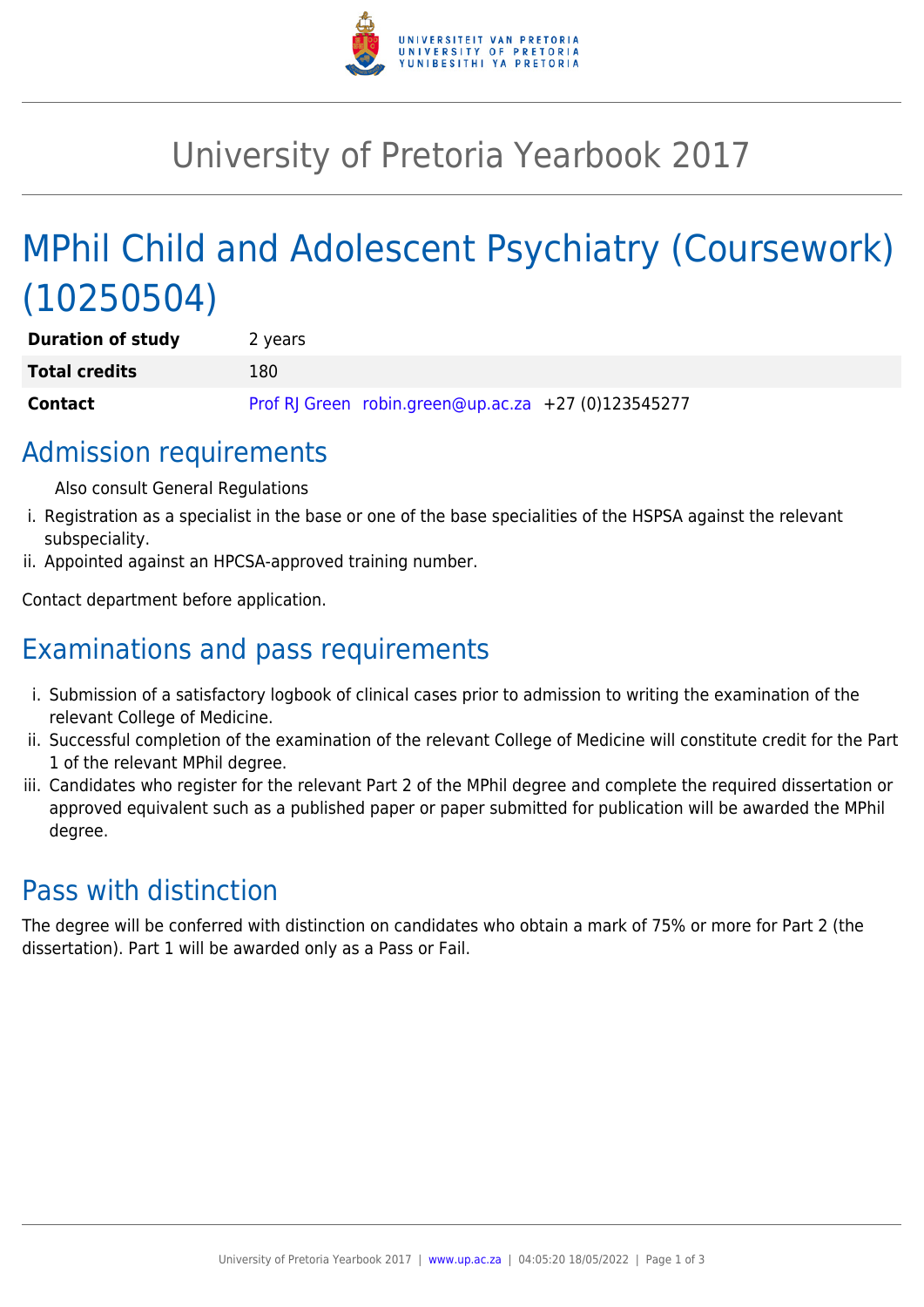

## Curriculum: Year 1

**Minimum credits: 120**

#### **Core modules**

[Child and adolescent psychiatry Part 1 801](https://www.up.ac.za/yearbooks/2017/modules/view/FPY 801) (FPY 801) - Credits: 120.00